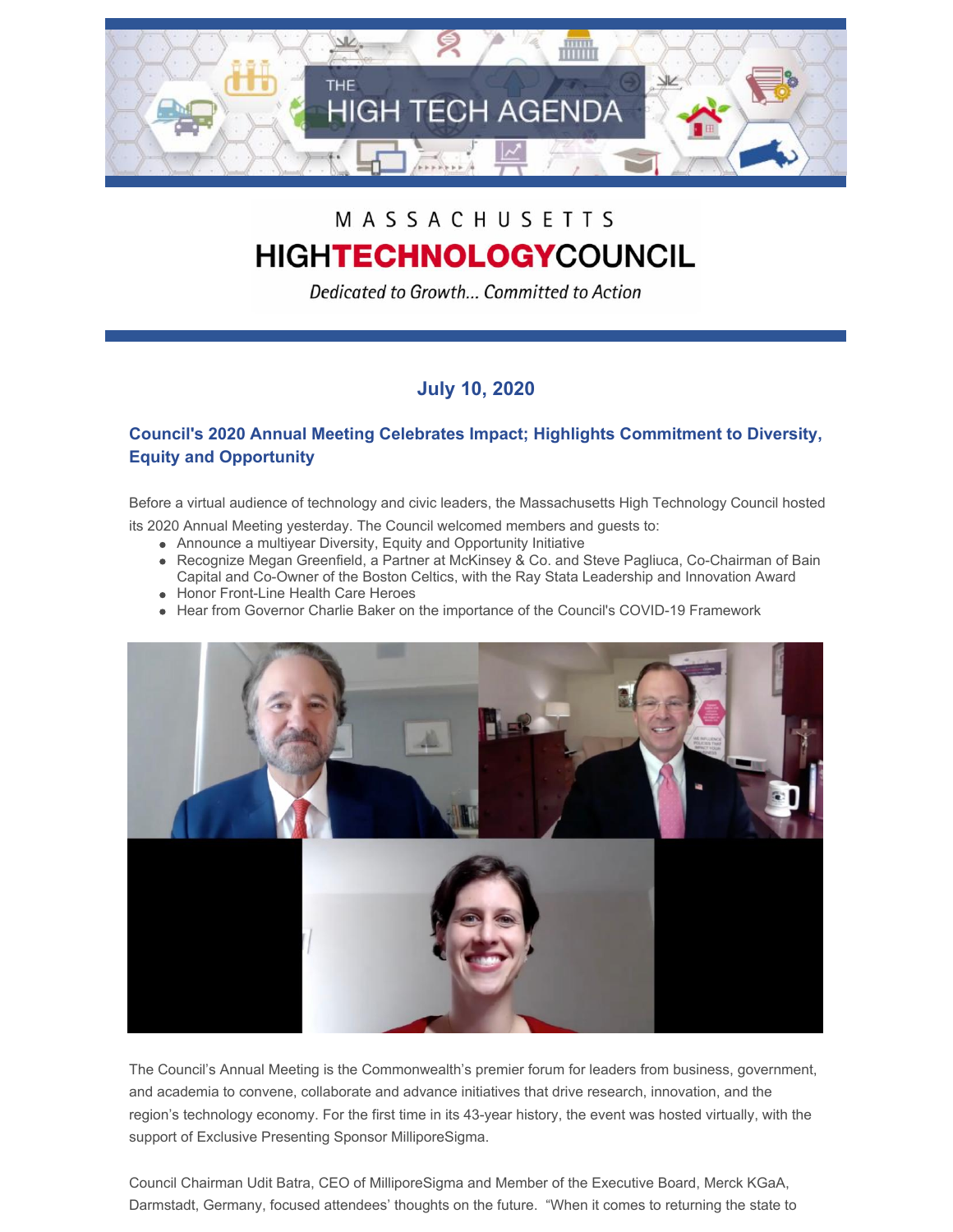normal economic activity, we must be guided not by fear or false confidence. We must be led by the science, by the evidence, and by resolve," said Batra.

Thank you to all the Council members, friends, and colleagues who joined us live for the meeting. You can read more about each of our Annual Meeting agenda items below and view a video recording of the full meeting **[HERE](https://link.edgepilot.com/s/17a4a413/s1bC5jwBl0K6Y8fO5pVJNQ?u=https://livestream.com/accounts/25338798/events/9161592)**.

#### **Council Executive Committee to Lead Diversity, Equity and Opportunity Initiative**

Council President Chris Anderson announced the launch of a multiyearDiversity, Equity and Opportunity Initiative to be led by the Council's Executive Committee.**"**The Council's recent design and execution of an impactful COVID-19 response plan for employers and elected officials will serve as the model we use to address racial equity challenges," said Anderson.

Through the Diversity, Equity and Opportunity Initiative, the Council's leadership team will partner with subject matter experts and stakeholders from Massachusetts and beyond to aggregate data, understand root causes, identify actionable strategies and share best practices. The initiative will ensure that employers and individuals have access to information, insights, and programming to translate 'intent' into measurable 'action' and will serve as a bridge connecting underrepresented communities with economic and educational opportunities to move our Commonwealth toward greater equity and justice for all.

Contact **Mark [Gallagher](mailto:mark@mhtc.org)** to learn more about how you can get involved.

### **Greenfield and Pagliuca Honored with Stata Leadership and Innovation Award**

The Council presented the **Ray Stata [Leadership](http://www.mhtc.org/about-us/bay-state-leadership-award/) and Innovation Award** to Megan Greenfield, a Partner at Council member McKinsey & Co. and Steve Pagliuca, Co-Chairman of Bain Capital, Co-Owner of the Boston Celtics and a member of the Council's Executive Committee, in recognition of the extraordinary leadership and contributions each provided to the [development](http://www.mhtc.org/wp-content/uploads/2020/05/MHTC-COVID-19-Briefing-v33-5.13.20.pdf) of the Council's **COVID-19 Recovery and Return to the Workplace** data, frameworks and insights which have been widely-utilized and cited by economic leaders and policymakers in Massachusetts and beyond.

Tom Colatosti, CEO of 2020 Stata Award Sponsor Oasis Systems praised Greenfield and Pagliuca for their

"significant, unique and timely contributions to the Commonwealth's vitality".

The Stata Award was created by the Council in 2017 and is awarded to innovation economy leaders who exhibit the key leadership qualities and commitment to philanthropy and civic engagement possessed and demonstrated by Massachusetts technology pioneer Ray Stata, the founder of Analog Devices and a cofounder of the High Tech Council.

#### About Megan Greenfield

Greenfield, is a Partner in McKinsey & Co.'s Healthcare, Marketing & Sales, and Private Equity Practices. A biotech researcher by training, she has an exceptional understanding of the technical and business complexities of healthcare. In the wake of COVID-19 she has been helping companies and community leaders navigate the COVID-19 crisis and chart a path to economic recovery.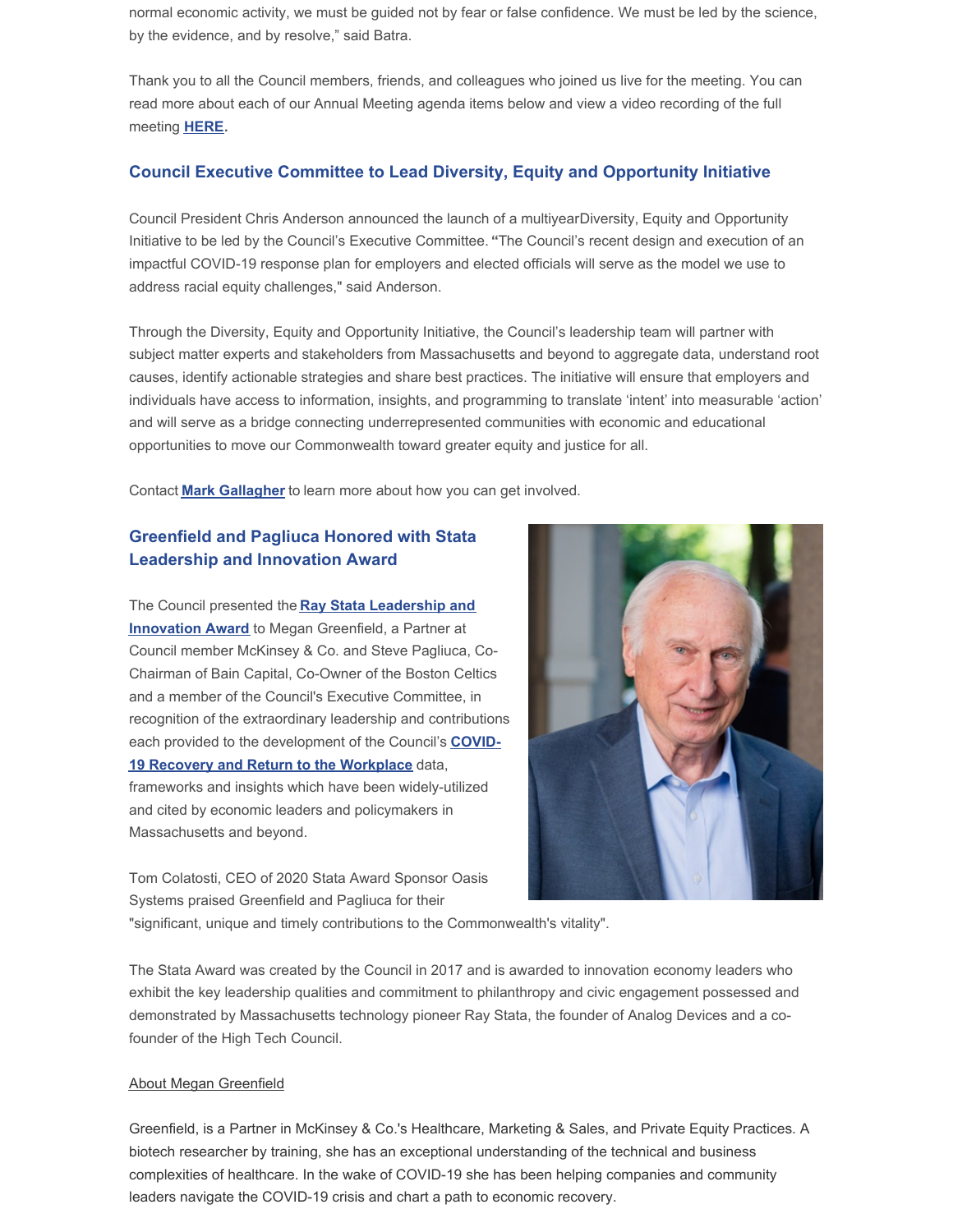"I'm honored to receive this award from the Council on the Return to the Workplace framework we put together for Massachusetts," said Greenfield. "Our partnership brought together a diverse set of perspectives and insights to put together a comprehensive plan."

An advocate for diversity, equity, and inclusion in business, Greenfield leads McKinsey's diversity and inclusion [initiatives—both](https://www.mckinsey.com/featured-insights/gender-equality/women-in-the-workplace-2019) within McKinsey and beyond-and regularly presents insights from *Women In the Workplace*, an annual research study conducted by LeanIn.Org and McKinsey.

Greenfield has been instrumental in the [development](http://www.mhtc.org/advocacy/women-in-leadership/) and expanding impact of the Council's**Women in Leadership Initiative** where she leads executive roundtables on recruiting, promoting, and retaining women leaders. She is committed to ensuring that corporate leaders not only understand gender issues in the workplace but also are taking actions to close the gender gap.

Greenfield received her Ph.D. from Northwestern University in chemical and biological engineering and B.S. from California Institute of Technology, where she majored in chemical engineering.

#### About Steve Pagliuca

Steve Pagliuca is Co-Chairman of Bain Capital, a leading global investment firm based in Boston and serves as the global head of Bain Capital Private Equity's technology, media, and telecommunications vertical and financial services vertical. Since joining the firm in 1989, he has played a leading role in a wide spectrum of prominent technology, media, telecommunications, financial services and healthcare businesses in which Bain Capital Private Equity has made investments.

Pagliuca is also a managing general partner and co-owner of the World Champion Boston Celtics. As a managing partner and chairman of the Basketball Committee, he has focused on the development and improvement of the basketball operations.

A former candidate for the U.S. Senate, Pagliuca has been active in the area of public policy and is a frequent contributor in television, radio and print media, providing commentary focused on global economic issues. He received a B.A. from Duke University and an M.B.A. from the Harvard Business School.

#### **Governor Baker Recognizes Council's "Must See" COVID-19 Response Research**

In remarks to attendees, Massachusetts Governor Charlie Baker recognized the Council's history of impact and its critically important 2020 leadership efforts in response to the COVID-19 pandemic.

"The work that the High Tech Council team has done with respect to COVID-19 was incredibly powerful and important to us as we tried to chart a course to both fight the virus and at the same time develop strategies to help us find a way back economically. It really has become 'must-see' work for people who are interested in battling the virus and finding ways to move forward," said Baker.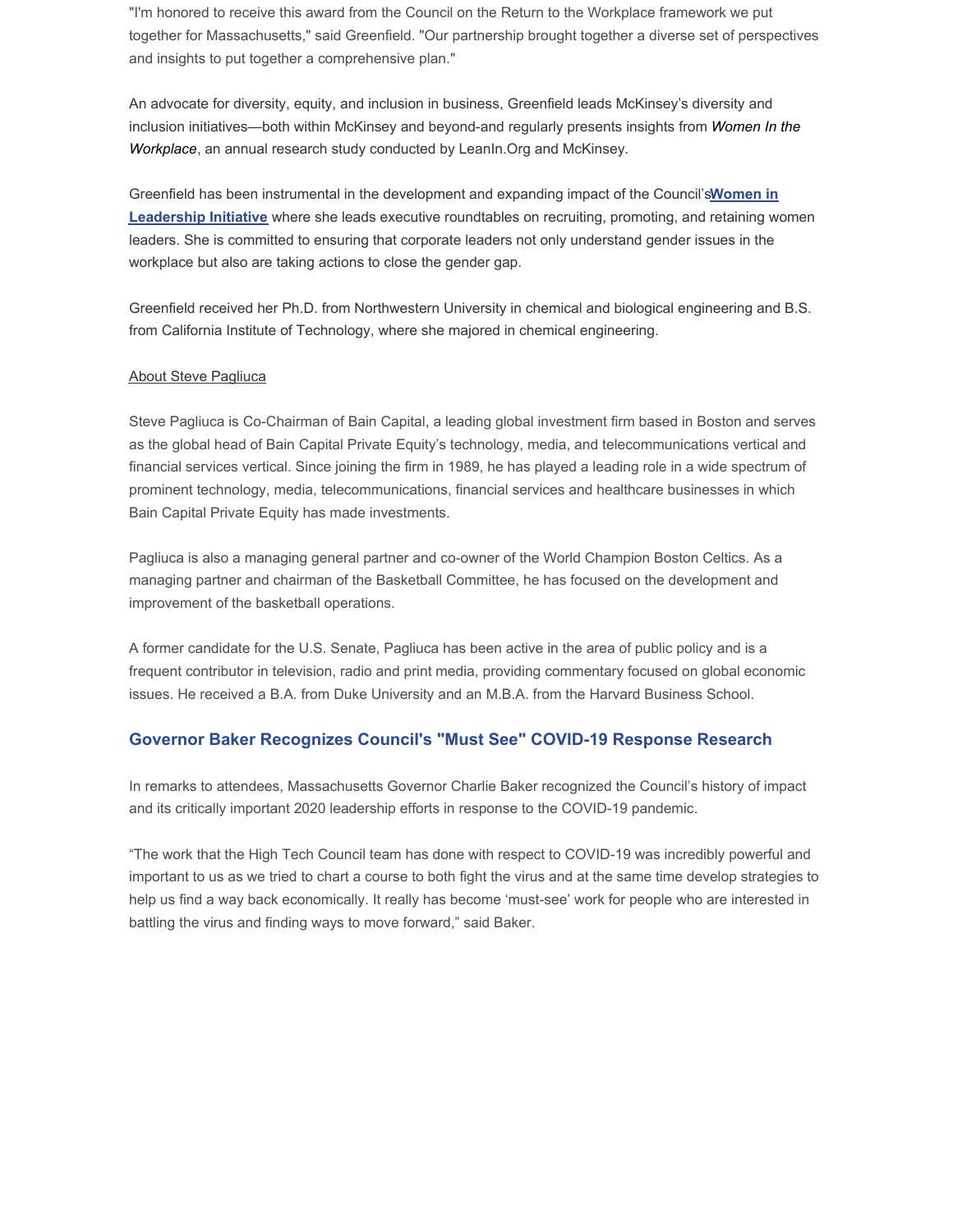

"I want to say on behalf of the people of Massachusetts how grateful we are for the commitments you have made to every single one of our citizens and residents in the Commonwealth. I know we'll be able to count on the Council to continue to provide us with the kind of information and guidance that you've made such an important part of your contributions here in Massachusetts."

### **Council Members Honor Front-Line Health Care Heroes**

The Council and meeting attendees also acknowledged and honored the inspiring work of a team of Front-Line Health Care Heroes:

- Andrew Dundin, MSN, RN, CEN: Brigham & Women's Hospital
- Vianis Raine, RN: Mass. General Hospital
- Andrew Artenstein, MD: Baystate Health
- Todd Ellerin, MD: South Shore Hospital
- Lorraine Curtin, CDP/LSW: Southwood at Norwell Nursing Center
- Izandra Ramosnn: The Falls at Cordingly Dam

"These individuals and the facilities and hospitals with which they are affiliated represent all the front-line heroes in every setting and their colleagues throughout the Commonwealth," said Jane Steinmetz, a member of the Council's Executive Committee and Boston Office Managing Principal for EY, sponsor of the Front-Line Health Care Heroes Special Recognition. "Thank you for all of the work that you have done and continue to do. We appreciate your sacrifices and your compassion."

#### **Council Members Elect Officers, Board of Directors and Executive Committee**

The Annual Meeting agenda also included the election of the**Council [leadership](http://www.mhtc.org/wp-content/uploads/2020/07/2020-MHTC-Leadership-Election-FINAL.pdf) team** for the upcoming year.

Council members re-elected Udit Batra (CEO, MilliporeSigma) as Chairman, Robert Reynolds (CEO, Putnam Investments) as Vice Chairman, Anderson as President and Mike Kendall (Partner, Goodwin Procter) as Secretary and elected William Ribaudo (Partner, Deloitte) as Treasurer.

Council members also re-elected 28 incumbent directors and elected the following 4 new directors:

• Raymond Bigelow, Partner, New England Technology Industry Leader, Deloitte

# **FRONT-LINE HEALTH CARE HEROES**